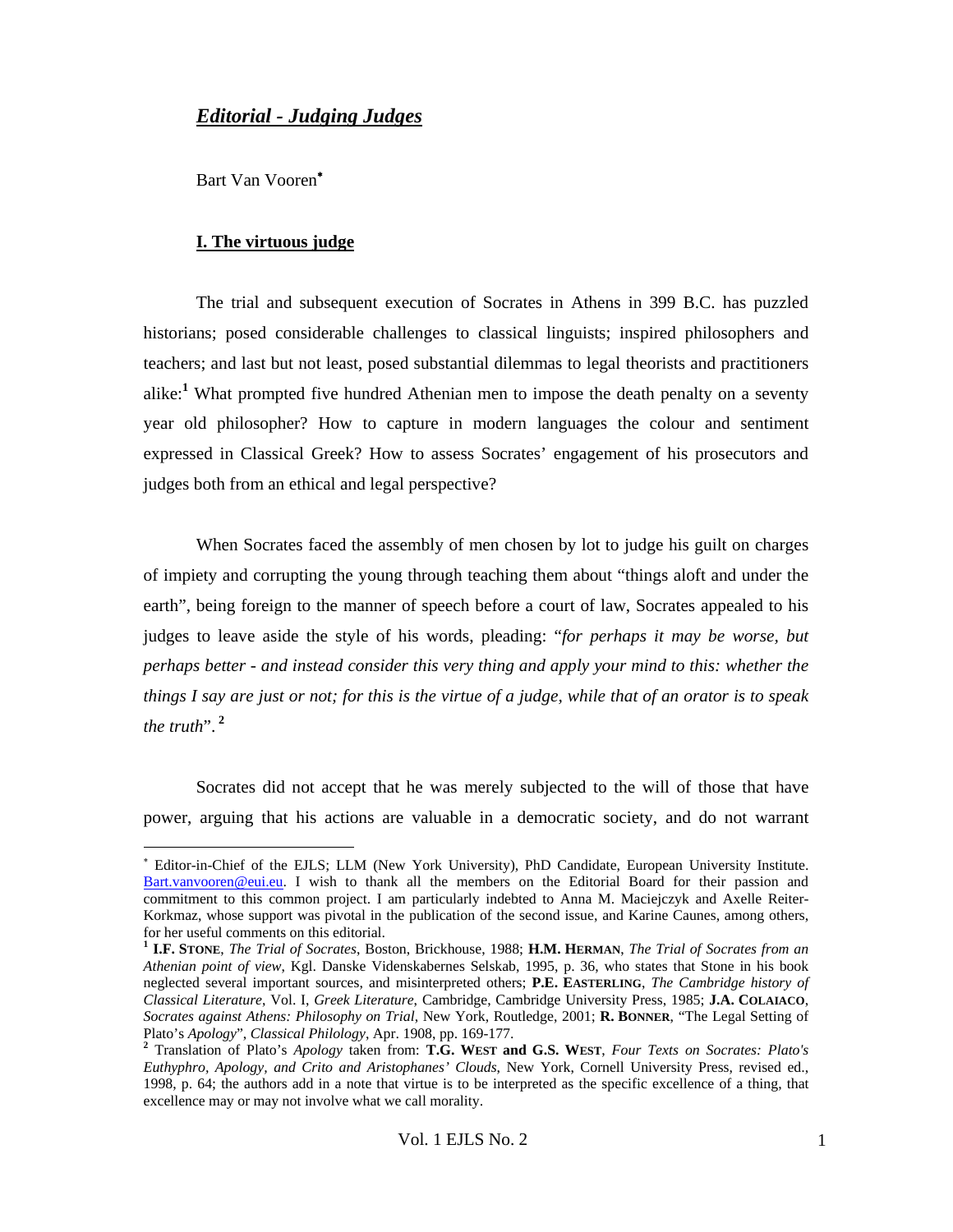criminal prosecution. In expanding his arguments, through the interpretative quill of Plato, he suggested there is a connection between law and reasoned justice, and a virtuous judge is to adjudicate on this basis. However, as is clear from the course of the proceedings, law is not only linked to justice, and as his defence falters and Socrates is found guilty, it becomes apparent that law can be an instrument of violence, coercion, intolerance and oppression, and hence of injustice. In exploring the riddle as to why the Oracle of Delphi found him to be the wisest of men, Socrates -through questioning the purportedly wise men of Athens- came to a single conclusion: after decades of practice, of confronting Athenians in discussions, of challenging their conceptions of justice and how to live the good life, Socrates knew one thing; that when he knows nothing, he is wise because he does not suppose that he knows.**<sup>3</sup>**

In a similar vein, the second issue of the EJLS seeks to question common assumptions and hypotheses on the role of the judge, and thus develop our knowledge on a broad range of issues related to judges, both from an international, European, comparative and theoretical perspective. Rather than trace the seventeen contributions to this issue according to the section in which they appear, the articles have been embroidered on Plato's *Apology* and discussed according to their central theme: the judicial role in a globalising society, the nature of judicial reasoning, the role of justice, injustice; or, more rudimentary, emotions and intellectual curiosity of the judge in adjudication. Indeed, the contrast with Socrates' words when facing the plenum of Athenian judges highlights that these and other questions related to adjudication are as controversial in the 21st century as they were more than two millennia ago.

#### **II. Justice and judicial cosmopolitanism**

The theme of justice in adjudication which figures so prominently in Plato's *Apology* is central throughout the international law section. Several of our contributors focus on the relationship between justice and law, and the increasingly important function of the judge in a globalising society,**<sup>4</sup>** flowing forth from, and closely related to, the relationship of law and justice. *Ernst-Ullrich Petersmann* argues that judges have a constitutional duty to settle disputes in conformity with principles of justice, as increasingly shaped by human rights. Building on this submission, he then posits that in the context of the European multilevel

**<sup>3</sup> T.G. WEST and G.S. WEST**, *Four Texts on Socrates*, *o.c.*, pp. 69-72. **<sup>4</sup>**

<sup>&</sup>lt;sup>4</sup> That the importance of the judge is increasing, or at least has increased over the past few decades, is a common that emerges from the articles in this issue.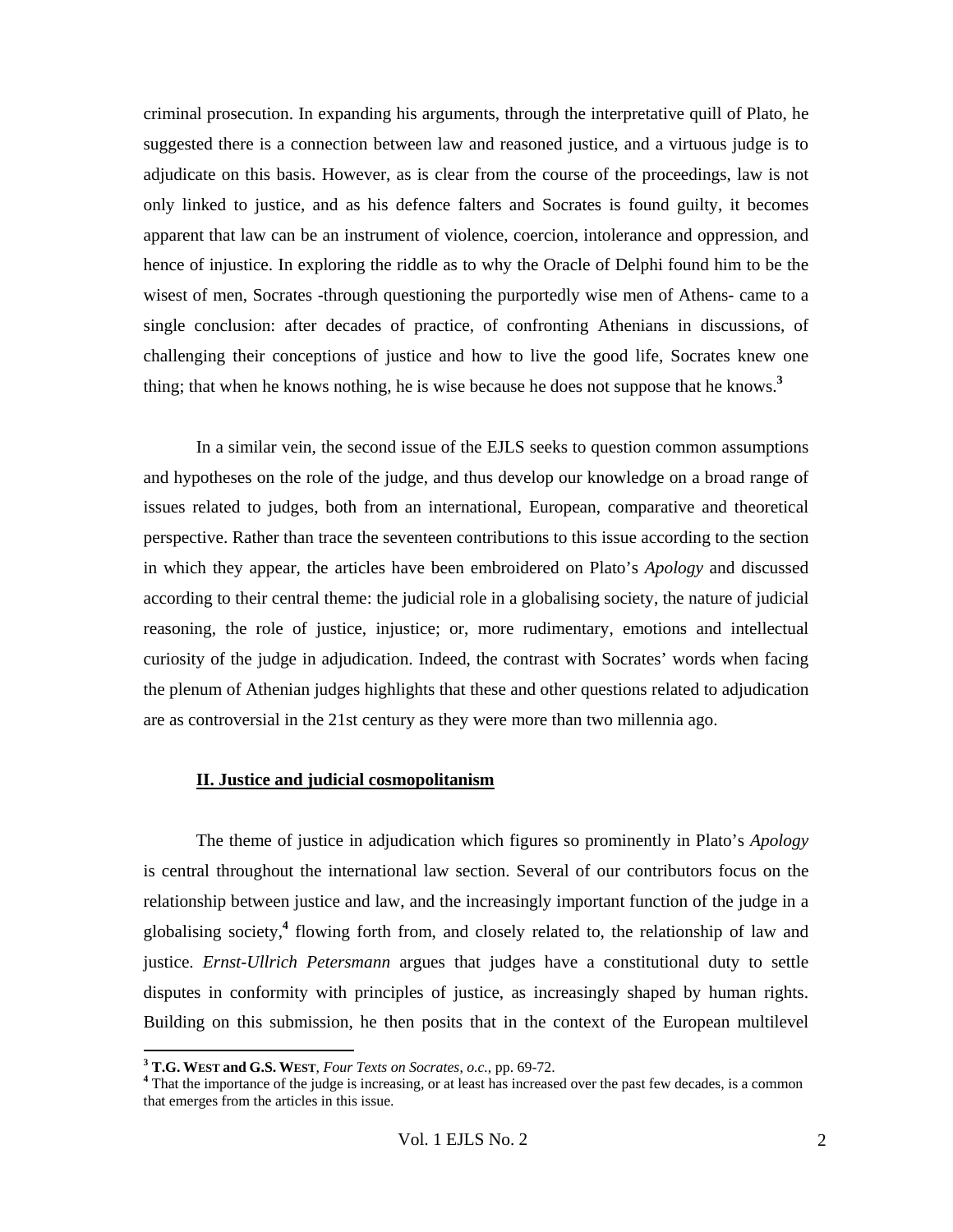judicial system,**<sup>5</sup>** justice in adjudication at all echelons of that system was and is instrumental in the development of multilevel judicial cooperation, given that constitutional rights provided the justification for convergence and cross-fertilisation between the different levels.

*David Ordóñez-Solís* equally touches upon this theme, offering a distinct account through a bifurcated prism: firstly that of the power of the judge, and secondly the language and arguments s/he employs in deciding the case in hand. In relation to the power of the judge, he, as Petersmann, emphasises the importance of the protection of private parties' fundamental rights in the rapprochement of the judicial actors in the European multilevel system. When discussing the role of language and argumentation in the Anglo-Saxon and continental 'legal adjudicative cultures' encompassed by the European multilevel system, he reports that structure of reasoning, conceptions of the role of the judge, and other social differences and corresponding sensitivities are fading away, and converge in the European judges appreciating new judicial models that are represented by the European Court of Justice (ECJ) and the European Court of Human Rights (ECHR). Based on this, he concludes that for the attainment of a judicial cosmopolitanism, the international judicialisation of human rights is a *condition sine qua non* although it seems at this moment a utopia. Petersmann, using a different but highly complementary set of case-law, formulates a similar conclusion, and hence it is recommended that these contributions be read in tandem.

*Miguel Poiares Maduro* and *Pierre-Marie Dupuy*, each within their respective fields, equally focus on 'the globalisation of law' and the challenges related to a legal system with multiple levels; but move away from the previous two authors' focus on justice and fundamental rights and centre more on the institutional, procedural and interpretational side of the coin. *Dupuy*, as Ordóñez-Solís, sketches a model of what a true judicial cosmopolitanism could look like, with the ICJ as a universal supreme court and an organic hierarchy of national and international jurisdictions to guarantee the respect of any normative overlap; and subsequently richly explores the path towards completing that model. In the final section of his contribution, Dupuy finds that "at the end of the day, the integration of international law will depend on what the judges decide to do with it", and the author is particularly strong in his conclusions on the role for the ICJ in the unified application of international law: all

<sup>&</sup>lt;sup>5</sup> By which he refers to the relationship of the European Court of Justice and the Court of First instance to the national courts; the relationship between the EFTA Court and national courts, and the European Court of Human Rights and national courts.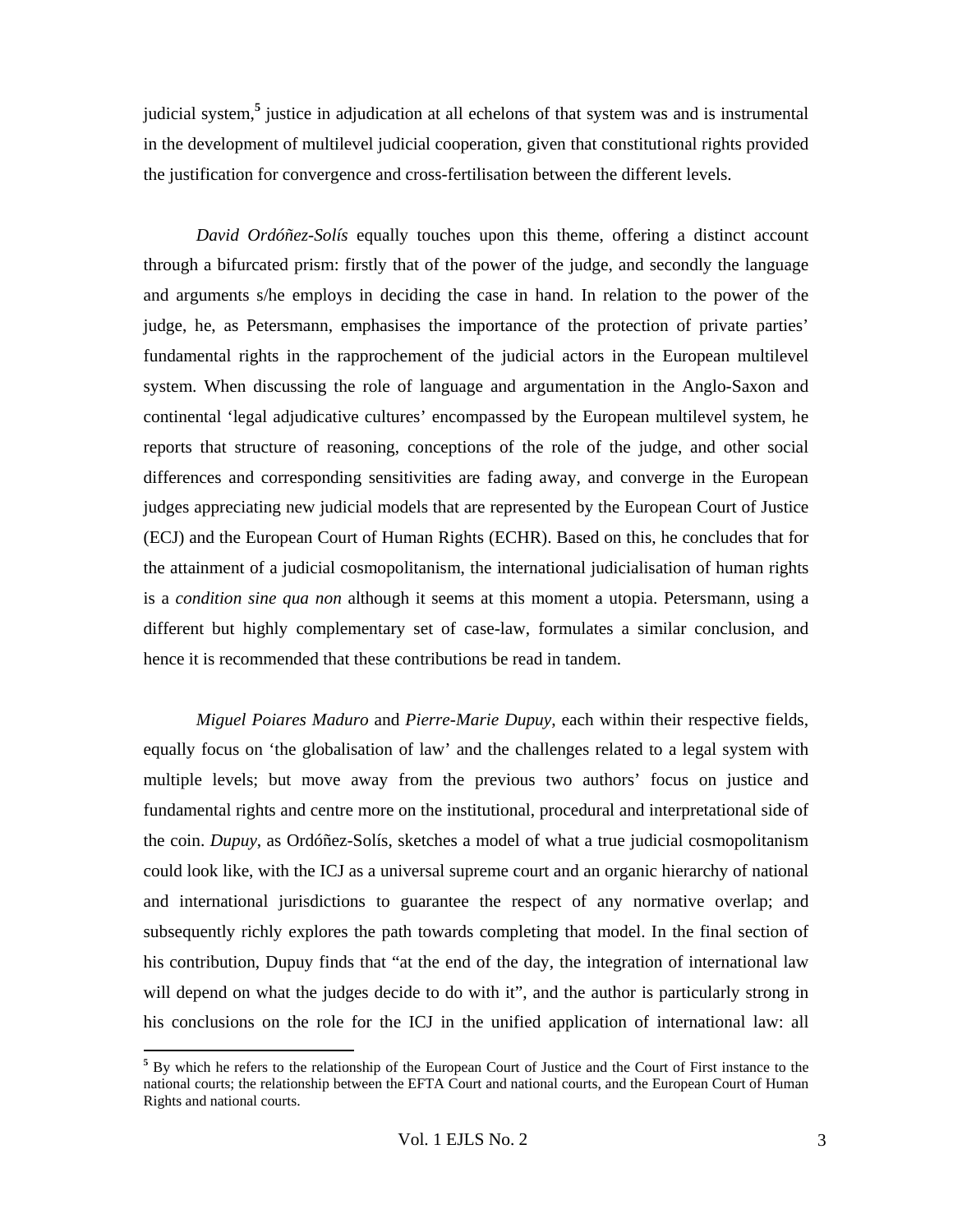depends on the mindset of the judges who, when it comes to such issues as a preliminary question procedure at the international level, prove themselves somewhat naïve when it comes to political realism and diplomacy. Finally, Dupuy concludes, and one certainly ought to contrast this with Petersmann's views on the role of justice in multilevel adjudication, that institutional architecture is less important than the mental one, the latter being the deciding factor.

*Miguel Maduro*'s contribution gives further insight into the role of the judge in the multilevel judicial system focusing on the specific role of the ECJ in a context of internal and external (constitutional) pluralism, and the necessity for this court to provide normative guidance to the community of actors in EU law, notably the national courts. In so doing, he further expands his ideas on the use of comparative methods of interpretation and the use of the teleological interpretational method by the ECJ, the appropriateness of which are explained by the nature of the EU legal order. Thus, a teleological interpretation in EU law does not refer exclusively to a purpose driven interpretation of the relevant legal rules, but to a particular systemic understanding of the EU legal order that permeates the interpretation of all its rules.

What Petersmann and Ordóñez-Solís discuss through the prism of justice and fundamental rights, what Maduro sees not as judicial activism but as "a systemic understanding of EU law", Dupuy states more boldly: the role, mindset and power of the judge is crucial and decisive in the legal pluralist context and future evolutions therein. These four contributions, which of course present much more complex arguments than can be succinctly set out in this context, nonetheless help us to further understand and contextualise the power of judges beyond the realist view that adjudicated outcomes might be determined by what the judge 'had for breakfast'. These articles, tied together by their relationship with an emergent judicial cosmopolitanism, are further enriched by -among others- the accounts given by three judges' experiences in that multilevel judicial system. A first such complementary article is the taxonomy of judicial dialogue provided by Judge *Allan Rosas* of the ECJ as it adds to Maduro's contribution, which is linked to the body of literature on constitutional pluralism, but also gives an insider's view to the concept of 'judicial communication' and/or 'dialogue'.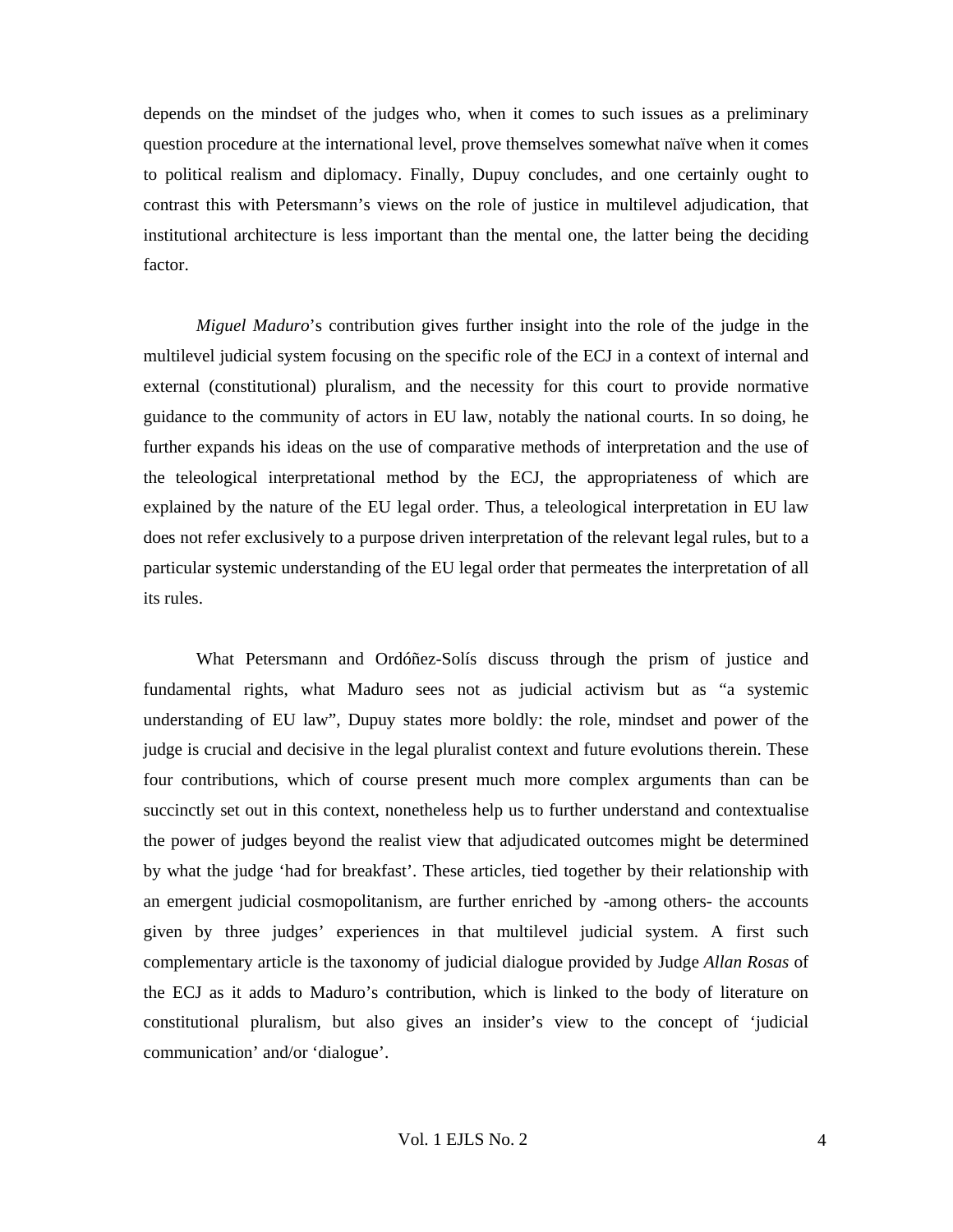### **III. Judge's empire**

*Rosas* argues that the role of the judge in formulating values and principles through a deliberative process with decision-makers is crucial, and helps to mitigate the hardships and anxieties felt by many in a sea of change. Thus, Plato and Socrates are joined by Judge Rosas who submits that the judge's participation in that process involving law-formulation and justice is an indispensable part of the judicial profession. If such leads the ECJ to being accused of 'judicial activism', then this is due to an overly narrow conception of the role of the court as a mere economical court, rather than a (quasi-) constitutional one.

Nonetheless, one should not forget the lesson found in Plato's *Apology*. Socrates, in defiance of common custom before an Athenian court, refused to seek mercy from his judges who were given power over life and death; and in a Society which deemed itself civilised and above all democratic, a man who vigorously questioned common assumptions was put to death.

*Jacques Lenoble* in his article calls precisely for the questioning of the mentalist assumptions underlying a traditional concept(ion) of law. So as to ensure the guiding function of law, one should epistemologically look at the rule of recognition, and more importantly to its choice and identification by judges, a choice which is ultimately based on background representations. Thus, any sound analysis of governance by law must address these background representations, one that would allow for the participation of the citizens in the process, and this is the challenge taken on and tackled by Lenoble's genetic approach "which [...] takes into account all the conditions of 'engenderment' of the convention by which law is defined" and strives for a democratic concept of law.

These considerations are even more crucial given that, as *Michel Troper*'s contribution reminds us, if we start from the classical definition of democracy (a system in which power is exercised through general rules adopted by the people or its elected representatives), that the current-day governments under which we live are not democratic. At most, under that classical definition, they can be considered as mixed regimes with both democratic and aristocratic elements, the latter being the judges creating general rules and the former in the form of parliament. Current governments could even be defined as 'polysynodies', aristocratic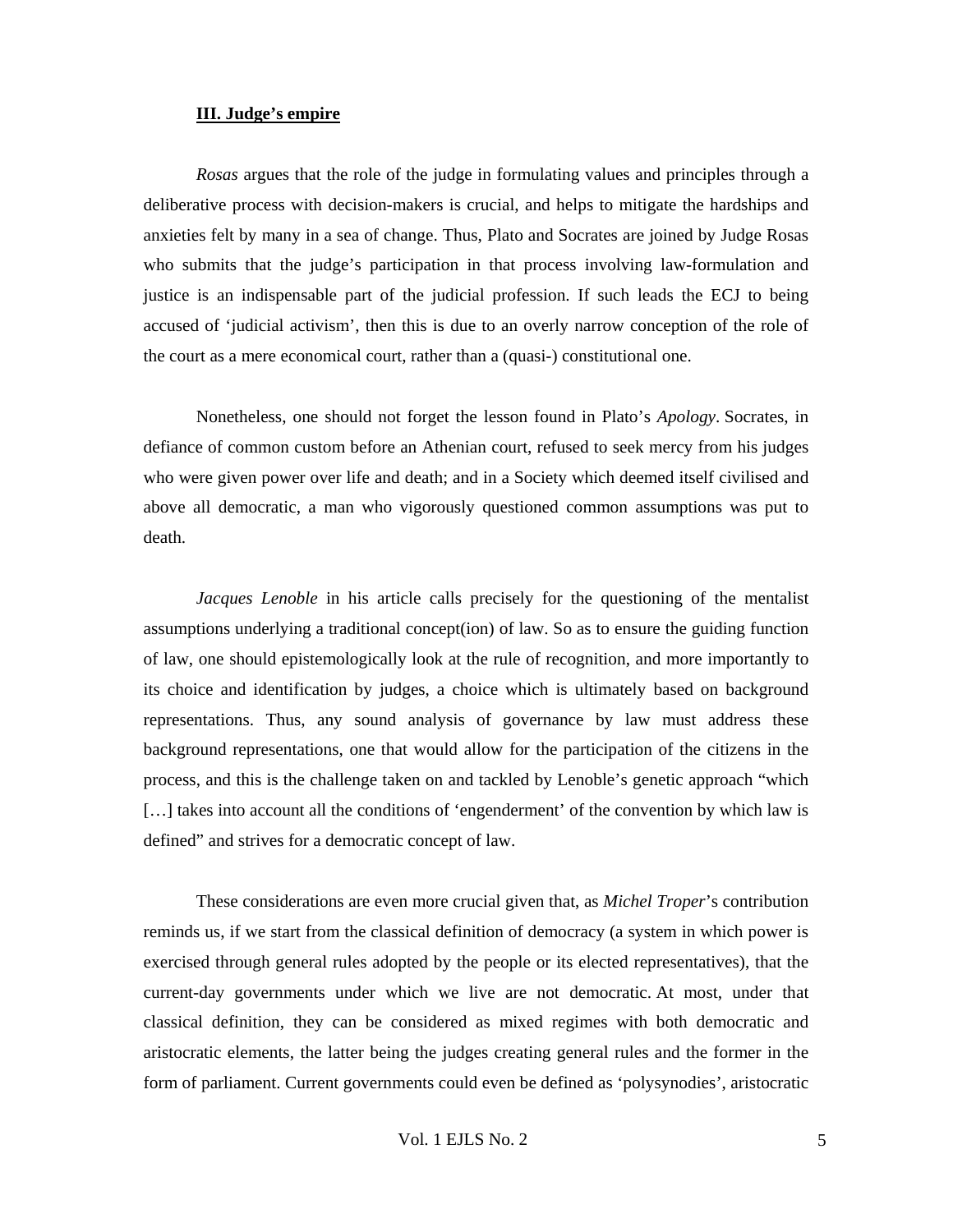regimes in which power is exercised by a number of collegial aristocratic organs, where only the procedures of appointment differ.

While the unquestionably pivotal role of the ECJ in European integration is somewhat less dramatic than a miscarriage of justice with lethal consequences, all contributors to the EJLS 2nd issue agree on one point: the power of the (international, European, *etc.*) judge has grown rapidly over the past two decades, a process which is still ongoing. While this is not necessarily a bad thing, some caution is in place. In the interview with Judge *Rudolf Bernhardt*, former President of the ECHR, the EJLS sought to explore further the realm of the judge as a creator of law or as a mere mouthpiece engaging in simple legal syllogisms. In seeking to provide the reader with a view from the inside, Judge Bernhardt expresses the need for self-restraint on the part of what Troper considers the aristocrats: a judge should apply a "certain reticence" when walking the tightrope of application, interpretation and creation of law. Indeed, referring to the United States, he posits that the judge should avoid judicial activism, and adjudication should "not mean the labelling of a personal agenda as jurisprudence", which in Troper's view captures the essential tension between the legislative and judicial power, and thus of political liberty and democracy. Bernhardt is joined in this view by *Benedetto Conforti***,** former judge of the ECHR, who greets the strengthening of the judicial function at the international, regional and national level with enthusiasm, so long as it does not degenerate into a *governo dei giudici*, the rule by judges.

The contribution by *Noora Arajärvi* focuses on the judge as a lawmaker in the field of international criminal law, with particular emphasis on the ICTY. From her contribution it emerges that this tribunal (rightly or wrongly?) oversteps the boundaries of judicial reticence as identified by Judge Berhnardt. Her research finds that quite often the ICTY has invoked *its own precedents* as evidence for the emergence of customary international law, on which it subsequently bases its decision. Additionally, the paper shows that the frequency of this occurrence raises the question whether the concept of state practice itself is becoming outdated, and that as a source of international criminal law it is being replaced ever more by judicial interpretation. As the role of judges increases, so does their impact in international custom of their diverse approaches and different methodologies in adjudication, thus contributing to the fragmentation of this body of law; which, as this author seems to conclude, is not necessarily a bad thing.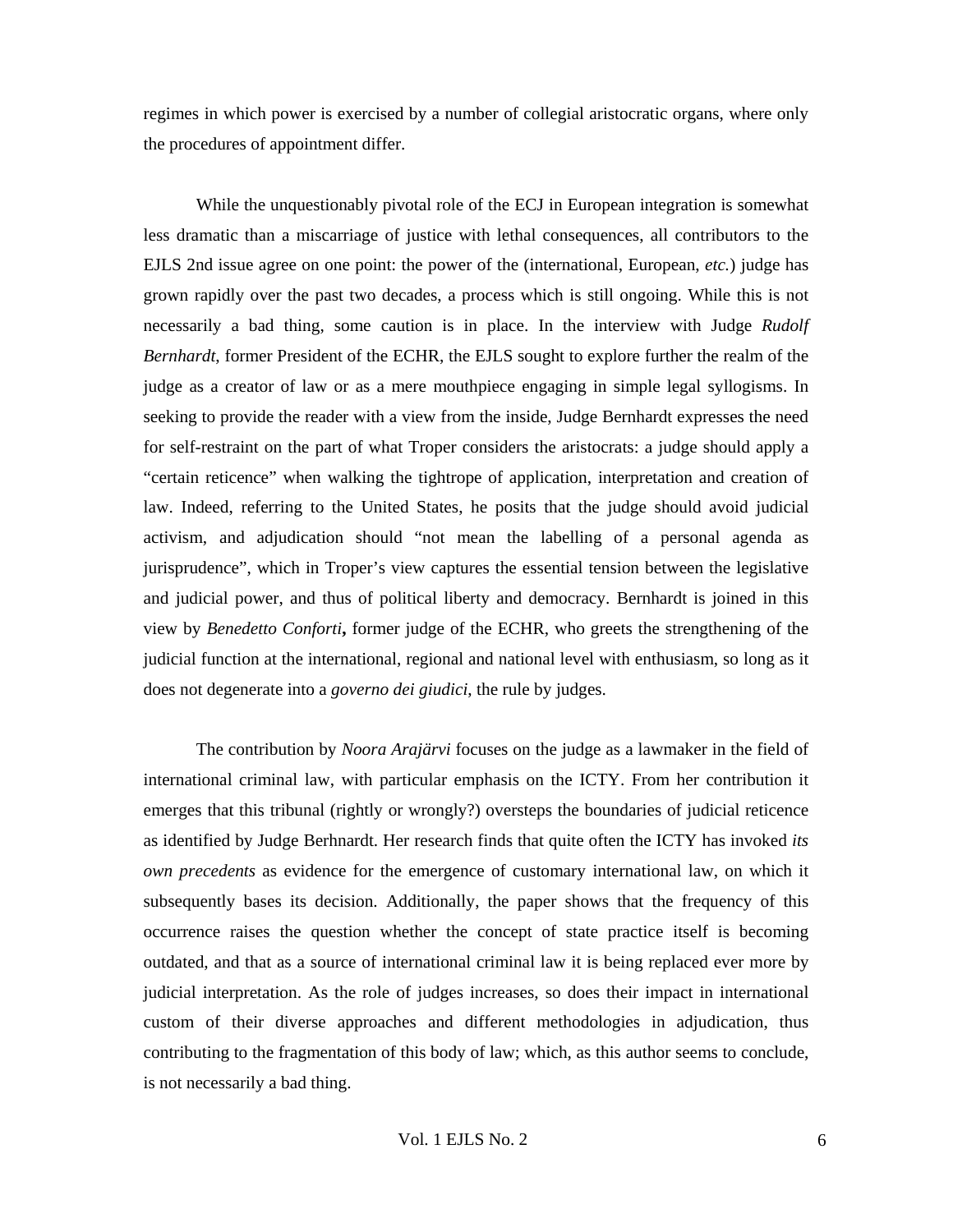*Mattias Kumm*'s contribution is highly suitable to bring to a close this section related to the role and power of the judge in society, as his article presents a defence of European judicial review, countering the recent "cases against judicial review" as presented by Jeremy Waldron and Richard Bellamy.<sup>6</sup> In doing so, Kumm draws very much on the Socratic method of contestation. Questioning the common wisdom of Athenian society should not be viewed as something dreadful, leading Socrates to being put on trial; but rather it is beneficial to the polis in which he lives, and thus, if anything, he should be rewarded through being served his meals with the highest dignitaries. Indeed, according to Kumm, the value of judicial review in Europe lies in the legal institutionalisation of a practice of Socratic contestation: the critical engagement of public authority which ensures that their decisions are based on reasonable and plausible justifications. In that sense, judicial review does not merely add legalistic burdens to the political debate, or produce democratically illegitimate outcomes, but, in fact, judicial review as Socratic questioning is desirable because it expresses a deep commitment to liberal democracy.

At times, unfortunately, democracies falter, and societies are thrown into unrest, turmoil and even bloodshed. When that society then finally manages to overcome this difficult period, seeking to throw off its troubled past, come to terms with it, and fully re-establish its commitment to the rule of law and democratic values, then too, the role of judicial review is pivotal.

### **IV. Judges and societies in transition**

-

The trial of Socrates took place in 399 B.C., four years after the reinstatement of the Athenian democracy which had been overthrown by the infamous oligarchy of the Thirty, a violent episode in which Critias and Charmides, two former associates of Socrates, were involved. Subsequently, Socrates and his teachings were no longer considered as being so harmless, but rather quite perilous as they had allegedly incited and corrupted the minds of the young thus leading to these violent episodes in Athenian history. In relation to that accusation, this editorial already raised the question: "what might have prompted a society that deemed

**<sup>6</sup> J. WALDRON**, "The Case against Judicial Review", *Yale Law Journal*, 2006, pp. 1348-1406; **R. BELLAMY**, *Political Constitutionalism: A Republican Defence of the Constitutionality of Democracy*, Cambridge, CUP, 2007.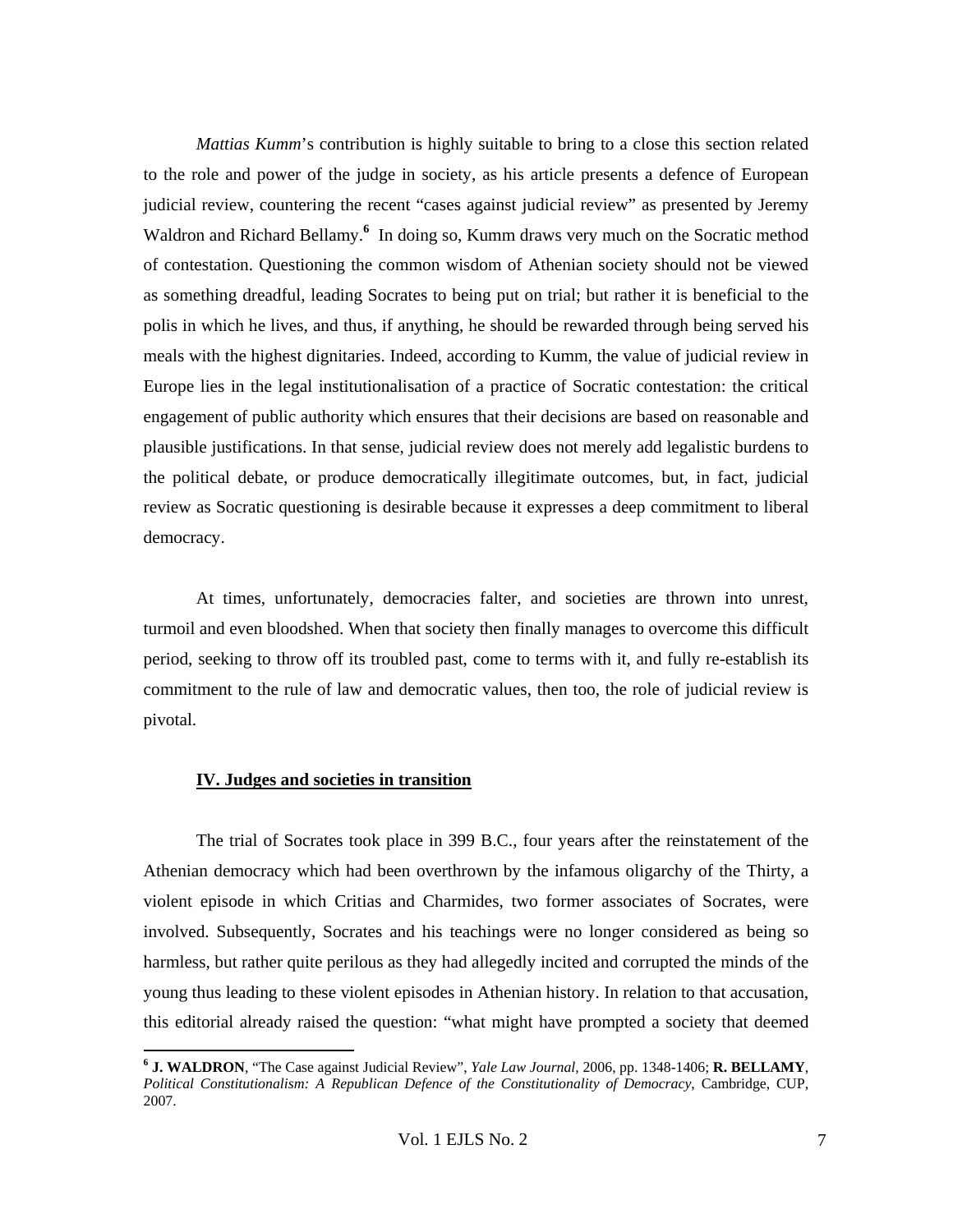itself civilised and democratic to condemn to death this old man"? A partial answer must be sought after in the field of 'transitional justice': the difficult choices a society faces when transitioning from violent, undemocratic regimes to peaceful, democratic ones. While the word 'transition' is rather self-evident: passing from one condition to the other,**<sup>7</sup>** justice in this field, as in any, is more elusive. 'Justice in transition' (two words which seem to be somewhat of a mismatch) can take many shapes and forms. One might seek the truth about the painful past, and in return proclaim a sweeping or limited amnesty for the actors responsible for those actions; one might seek to prosecute and punish the persons involved, applying a wide range of punishments; or as an alternative one might seek to reconcile the citizens through a process of dialogue, education and uncovering the truth of the difficult past.**<sup>8</sup>** The role of the judge in this process of transition can range from rather marginal to absolutely pivotal, and *Marek Safjan*, president of the Polish Constitutional Court from 1997 to 2006, explains the challenges faced by a constitutional court in finding a balance between different and competing rationales for lustration in transitional societies. Indeed, 'transitional justice' brings with it the challenge of being 'temporary', a notion which does not fit well with 'justice', *per se*. Hence, when seeking to purify the new Polish democracy of its potential 'contaminants' from the communist past, judges were and are faced with a difficult balancing exercise. When the court is represented with the societal choice for retributive justice, it needs to act in conformity with what is perceived to be the public interest: the prosecution of collaborators with the former regime; but it evidently seeks to commit itself to the democratic values that have been re-instated, and hence it seeks to respect the individual rights of the 'wrongdoers'. In adjudicating such cases, the judge not only has great power, but also great societal responsibility. Safjan's contribution gives the reader an insider's opinion on the approach followed by the Polish Constitutional Court in its case-law, when faced with exactly that dilemma. He argues that only a well balanced attitude manifested by the series of the judgments of the constitutional court allowed the real revolutionary and radical break from the totalitarian past. However, in this final conclusion, he does recognise that some harm done by the former regime, unfortunately, can never be undone.

**<sup>7</sup>** See further, on the notion of 'transitional justice': **M. AUKERMAN**, "Extraordinary Evil, Ordinary Crimes: A Framework for Understanding Transitional Justice", *Harvard Human Rights Journal*, 2002, pp. 39-97; **D. CROCKER**, "Reckoning with Past Wrongs: A Normative Framework", *Ethics and International Affairs*, 1999,  $pp. 43-67.$ 

**<sup>8</sup>** The Athenians had proclaimed a general amnesty four years prior to Socrates' trial, but another failed uprising two years thereafter in 401 B.C. seems to have tipped the balance from reconciliatory justice to retributive justice.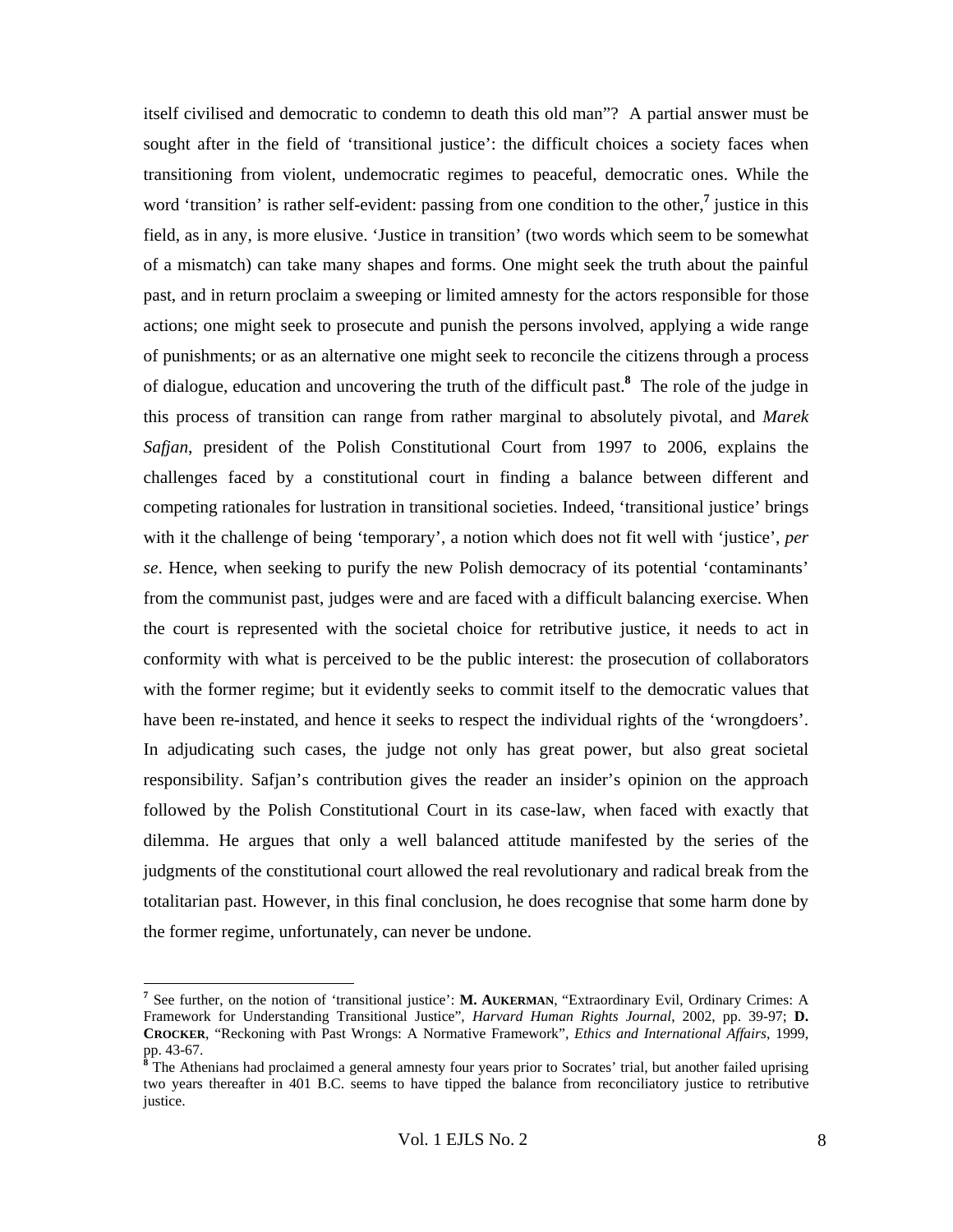*Darinka Piqani*'s contribution also looks to the future, but shifts the focus from the national legal order to the European legal order, and discusses the power and role of constitutional courts of central and Eastern European countries (CEEC) in the integration of these countries into the European Union. Through an analysis of pre- and post-accession case law, she finds that there too, the judges were aware of their broader societal role. On the one hand, she finds through an exegesis of relevant CEEC case-law that the constitutional courts adopted a friendly, pro-European stance, welcoming the political changes in which they found themselves; while, on the other hand, not losing sight of their role and allegiance to their own national constitutions and the fundamental rights contained therein.

#### **V. The management of the adjudicative process**

Following the vote by which Socrates was found guilty by the plenary of Athenian citizens, Meletus, Socrates' prosecutor, proposes the death penalty. Following his speech, it is up to Socrates to make a counterproposal, and first he suggests that he be given his meals in the *Prytaneion*, where usually ambassadors, distinguished foreigners, and citizens who had done signal service to the city-state were entertained. After laconically mentioning this, Socrates returns to the subject of justice, defiantly comparing the procedure to which he is subjected to that of Sparta, the arch-enemy of Athens:

"If you had a law like other human beings [Sparta had such a policy], not to judge anyone in a matter of death in one day alone, but over many, you would be persuaded. But as it is, it is not easy in a short time to do away with great slanders".**<sup>9</sup>**

The EJLS comparative law section contains two articles which do not focus on traditional elements of due process and procedural justice as one might expect from Socrates' excerpt above, but, approach comparatively the adjudicative process through the organisational prism, as an activity which needs to be managed, funded, subjected to quality control, and held accountable, all with the final objective of effectively rendering and doing justice, an end-goal towards which different jurisdictions have different solutions. *Richard Mohr* and *Francesco Contini* study these challenges in nine different European countries, and

**<sup>9</sup> T.G. WEST and G.S. WEST**, *Four Texts on Socrates*, *o.c.*, p. 91.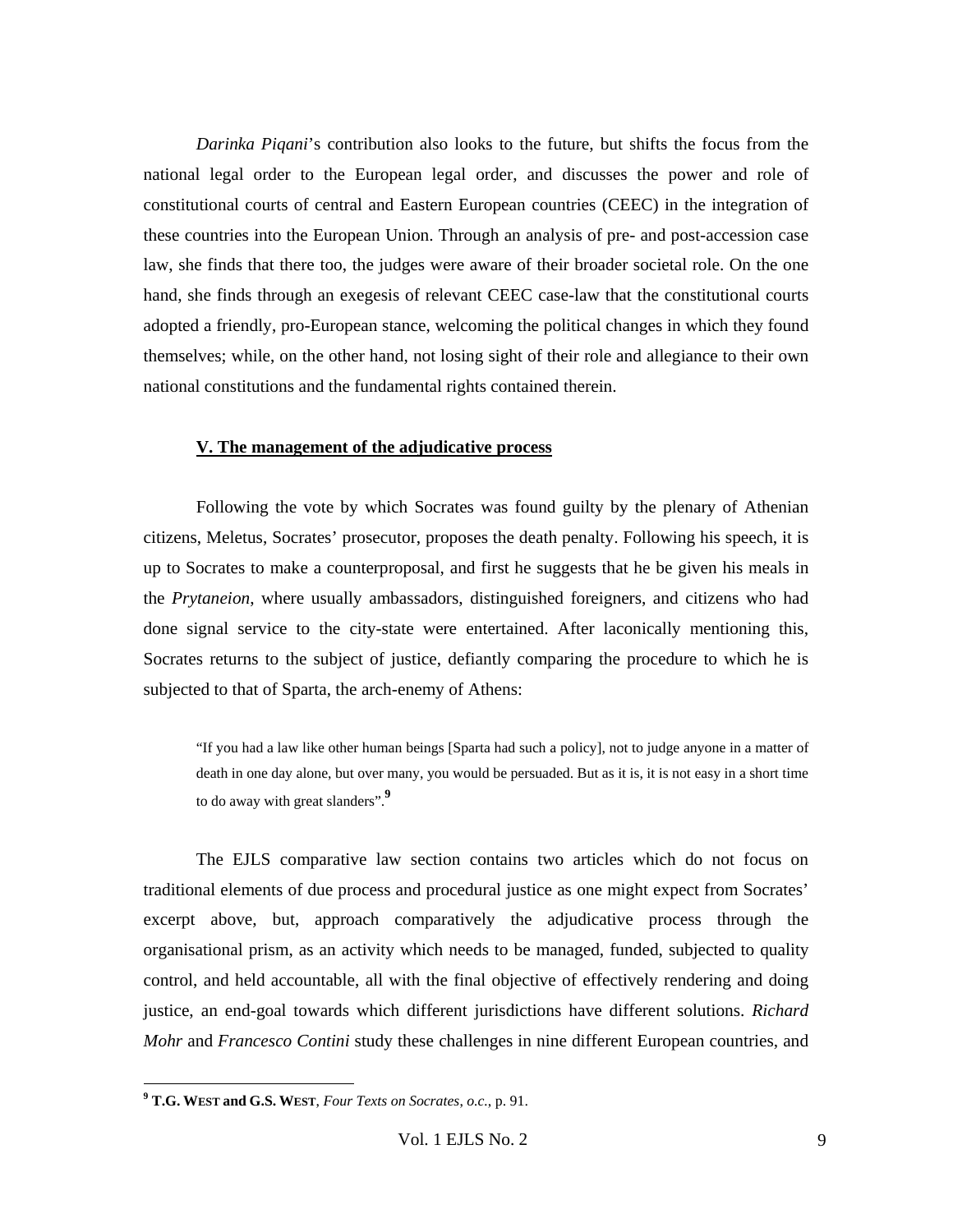reveal that the practices in these countries have to face common problems such as the conflict between accountability and the insistence on judicial independence, problems to which different countries have different solutions. The article attempts to reach solutions that resulted solely into a ritualism that failed to improve judicial performance; but equally draws attention to responses and solutions that proved effective. So as to achieve that goal, they conclude, it is necessary to ensure the effective collaboration and involvement of such interested parties as judges, managers and the public.

The article by *Marco Fabri* and *Philip M. Langbroek* further embroiders on the theme of organisational efficiency through the comparative lens, but focuses on a more specific issue; *i.e.*, that of case distribution and assignment, a central issue in court organisation because it is essential to the practice of rendering justice and the balance between judicial impartiality and court organisation. This contribution digs deep into the world of national judges, and uncovers a range of interesting elements that influence case assignment, ranging from formal process so as to ensure equality among the judges, to the informal exchange of cases between judges.

## **VI. Speech, sentiment and sensation**

Judges are not gods, semi-gods or heroes like Hercules, immensely wise and fully knowledgeable, but rather human beings influenced by education and socialisation, by intellectual interests and political convictions, by sensation and sentiment which they inadvertently or expressly entrench in their task of adjudication. Emotions too are highly influential in the act of doing justice, and hence require further exploration. In Plato's *Apology*, emotion emerges as central in adjudication in at least two ways. The first has been touched upon already, and relates to the fact itself that Socrates was put on trial, the societal emotions that his teachings and subsequent acts of his pupils evoked in antique Athens. The second relates to the role of emotion in the adjudicative process itself, and there too the *Apology* highlights that language and sentiment are of great importance in Greek adjudicatory custom: it is the blatant refusal of Socrates to follow this custom that was pivotal in Socrates' guilty verdict.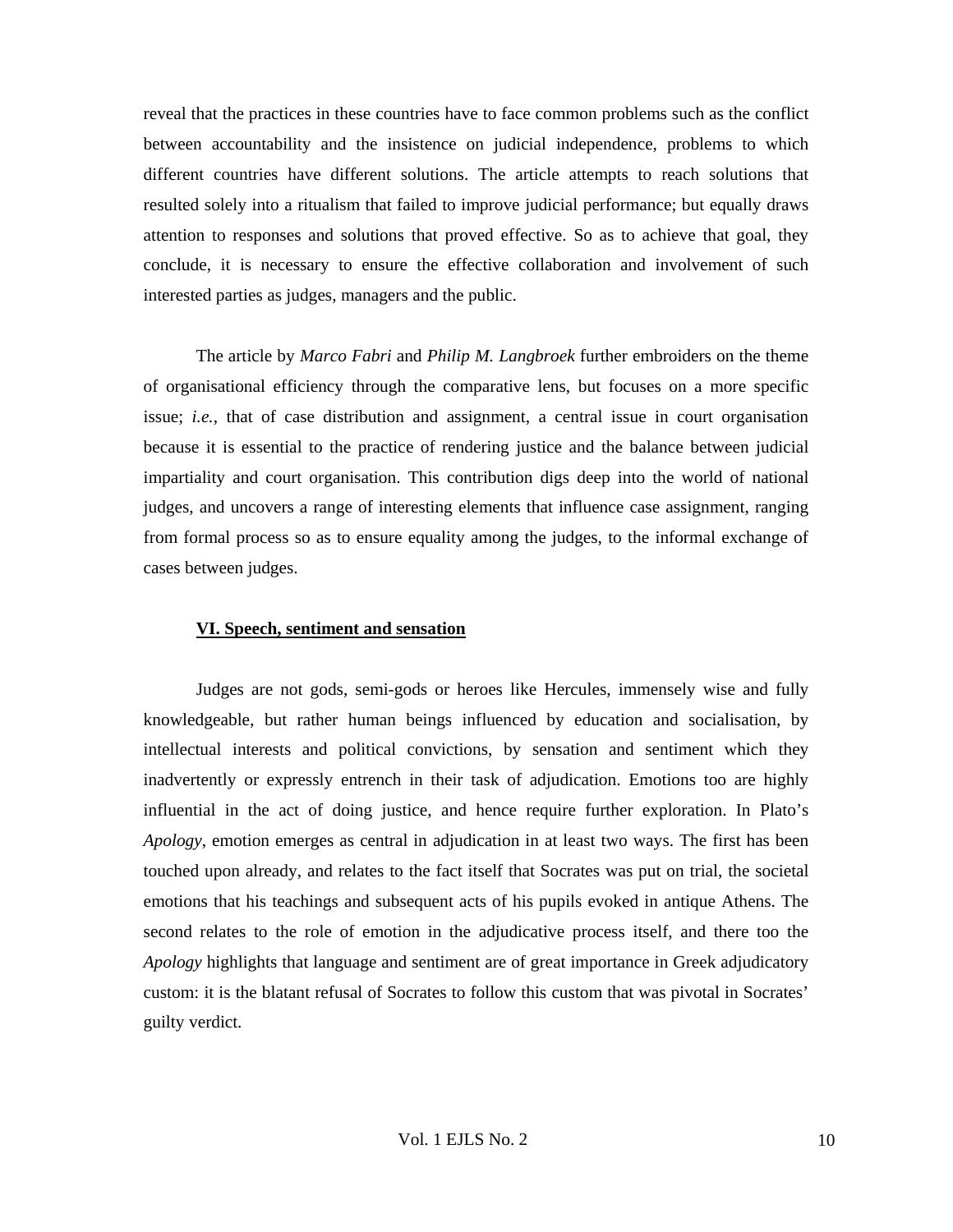Indeed, it was expected from the accused that he would seek the pity of the jurors, bringing in family, friends and children, so as to avoid being found guilty, or at the very least having the sentence reduced to exile rather than execution. However, Socrates stated that he "will do none of these things, although in this too I am risking, as I might seem, the extreme danger". He added, reflecting on the possible reaction of his judges, that "perhaps, then, someone thinking about this may be rather stubborn toward me, and, angered by this very thing, he may set down his vote in anger".**<sup>10</sup>** After mentioning various reasons as to why Socrates refuses to involve those close to him in a plea for mercy, he ends by saying that:

"To me it also does not seem to be just to beg the judge, nor to be acquitted by begging, but rather to teach and to persuade. For the judge is not seated to give away the just things as a gratification, but to judge them. For he has not sworn to gratify whoever seems favourable to him, but to give judgment according to the laws. Therefore we should not accustom you to swear falsely, nor should you become accustomed to it".

These passages, together with those mentioned earlier in this paper, further highlight the potency of Plato's analysis. Not only does it concern the role of adjudication in a purportedly democratically governed system, or brings us to think on what justice might entail in such a society, but it also very much focuses on the judge as a human susceptible to various external and internal influences, and the ways in which these can be expressed and communicated.

The article by *Carlos L. Bernal* studies the language of judges; *i.e.*, it focuses on adjudication through the theory of 'speech acts'. While it is difficult to succinctly capture this contribution without doing injustice to it, essentially, the analytical theoretical approach expanded upon seeks to uncover the ontology of a judicial decision through the application of the speech act theory. In doing so, the article evaluates the logical sequence of illocutionary acts which constitute a judicial decision in terms of true or false; correct or incorrect, and valid or invalid. In providing this account, the article also seeks to contribute to the theory of speech acts *per se*; namely, in analysing speech in the highly institutionalised context of adjudication.

**<sup>10</sup>** *Ibid.*, pp. 87-88.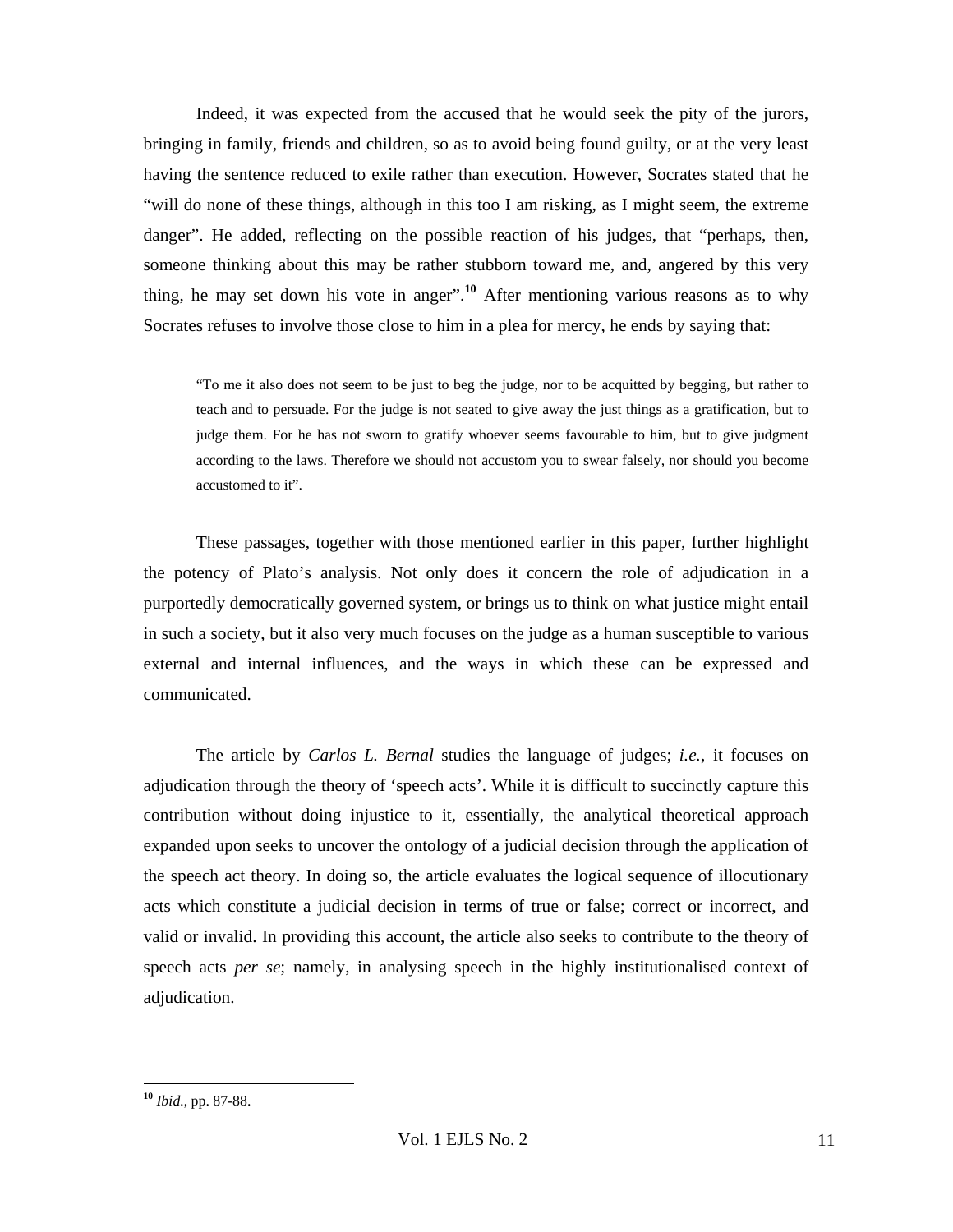That the content of the speech act is very much a reflection of the psychological state of the judge is further expanded by the contribution of *Marie-Claire Belleau*, *Rebecca Johnson* and *Valérie Bouchard*, and more in particular the presence of 'anger' in law and adjudication. The article argues that 'wrath' is a persistent judicial emotion, which the authors explore through an in-depth exegesis of several opinions of the justices on the Canadian Supreme Court. In this case, the Court was visibly split in relation to a case of incestuous paedophilia, and where legal technicalities lead the justices to thoroughly disagree on the need to order a re-trial, and thus for the family and victims to undergo the same painful process from the start; or rather to confirm the original conviction. The contribution, especially when read in the broader context of the judge as needing to walk the tightrope of judicial philosophy or political ideology, is highly thought provoking on the role of anger as either being appropriate or inappropriate depending on its relation to, and effect on, justice. Indeed, anger can be aroused because of injustice, and thus channel and support 'doing justice'; but equally, as with Socrates, this emotion can lead to injustice through negatively affecting objectivity. Additionally, anger might be caused by the suffering that doing justice entails, but be the unfortunate and necessary side-effect of justice.

# **VII. Conclusion**

Socrates was accused of corrupting the young by teaching them "the things aloft and under the earth". Faced with this indictment he confronts his accuser Meletus by asking:

"If I, Socrates, corrupt them, then who can make them better?"

To which Meletus responds: "the laws".

Socrates retorts: "I am not asking this, best of men, but rather what human being is it who knows first of all this very thing, the laws?"

To which Meletus replies: "these men, Socrates, the judges".<sup>11</sup>

Whether laws make people better, or whether judges do; whether judges pursue their political ideology, or rather a 'judicial philosophy'; whether they manage to walk the tightrope of judicial activism and the application of justice; and whether speech is a mere cover for the judge's emotions; all that might not have been definitely settled by second issue of the EJLS. Nonetheless, following in the 2500 year old footsteps of Socrates, each contribution has questioned common assumptions on judges, power, law, justice, *etc.* (to name

**<sup>11</sup>** *Ibid.*, p. 73.